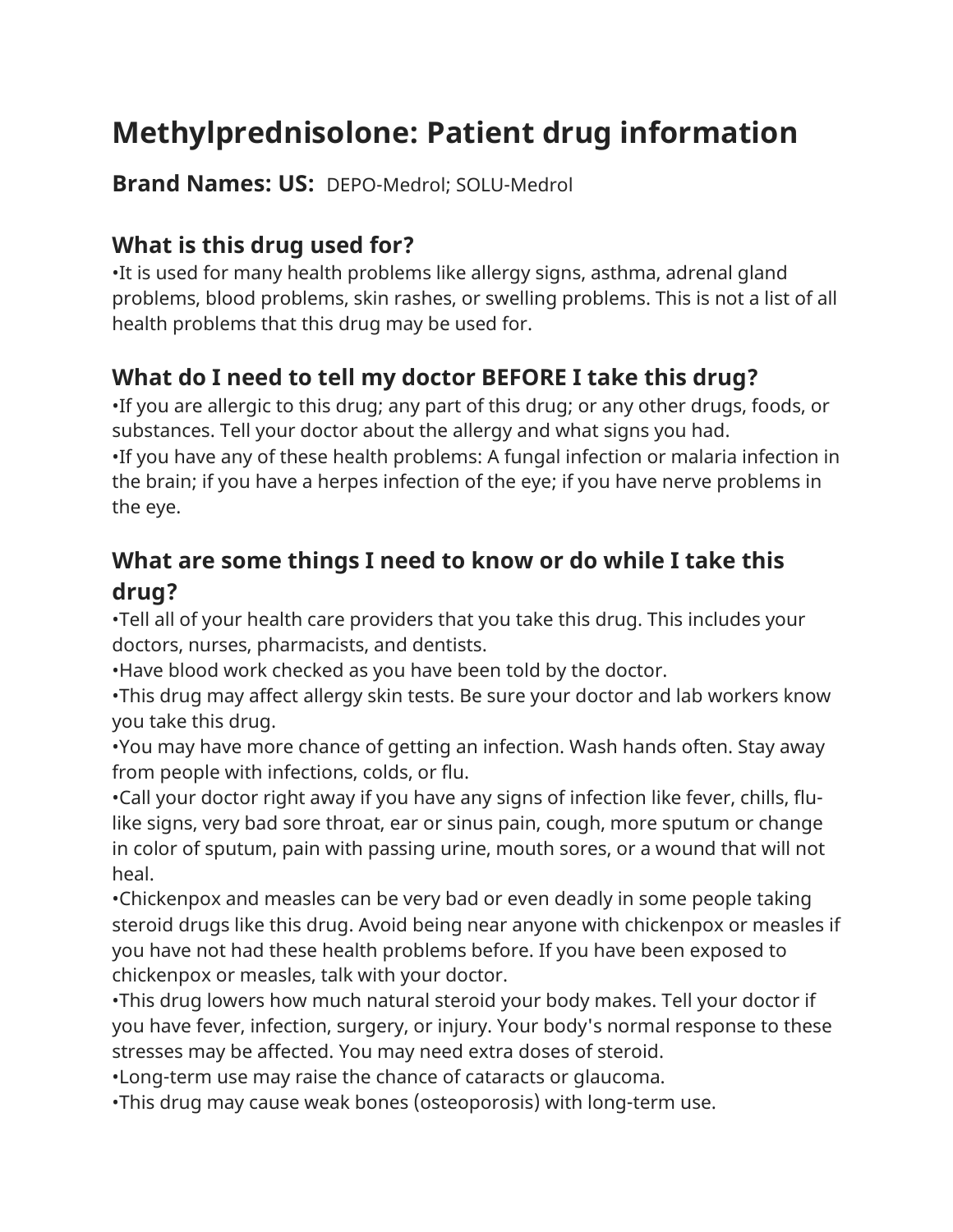•Talk with your doctor before getting any vaccines. Use of some vaccines with this drug may either raise the chance of an infection or make the vaccine not work as well.

•If you have high blood sugar (diabetes), you will need to watch your blood sugar closely.

•Tell your doctor if you are pregnant, plan on getting pregnant, or are breastfeeding. You will need to talk about the benefits and risks to you and the baby.

## **What are some side effects that I need to call my doctor about right away?**

•Signs of an allergic reaction, like rash; hives; itching; red, swollen, blistered, or peeling skin with or without fever; wheezing; tightness in the chest or throat; trouble breathing, swallowing, or talking; unusual hoarseness; or swelling of the mouth, face, lips, tongue, or throat.

•Signs of high blood sugar like confusion, feeling sleepy, more thirst, more hungry, passing urine more often, flushing, fast breathing, or breath that smells like fruit. •Signs of Cushing's disease like weight gain in the upper back or belly, moon face, very bad headache, or slow healing.

•Signs of a weak adrenal gland like a very bad upset stomach or throwing up, very bad dizziness or passing out, muscle weakness, feeling very tired, mood changes, not hungry, or weight loss.

•Signs of low potassium levels like muscle pain or weakness, muscle cramps, or a heartbeat that does not feel normal.

•Signs of a pancreas problem (pancreatitis) like very bad stomach pain, very bad back pain, or very bad upset stomach or throwing up.

•Signs of high blood pressure like very bad headache or dizziness, passing out, or change in eyesight.

•Shortness of breath, a big weight gain, or swelling in the arms or legs.

•Not able to pass urine or change in how much urine is passed.

•Skin changes (pimples, stretch marks, slow healing, hair growth).

•Chest pain or pressure.

•Fast, slow, or abnormal heartbeat.

•Period (menstrual) changes.

•Bone or joint pain.

•Change in eyesight.

•Mental, mood, or behavior changes that are new or worse.

•Seizures.

•A burning, numbness, or tingling feeling that is not normal.

•Any unexplained bruising or bleeding.